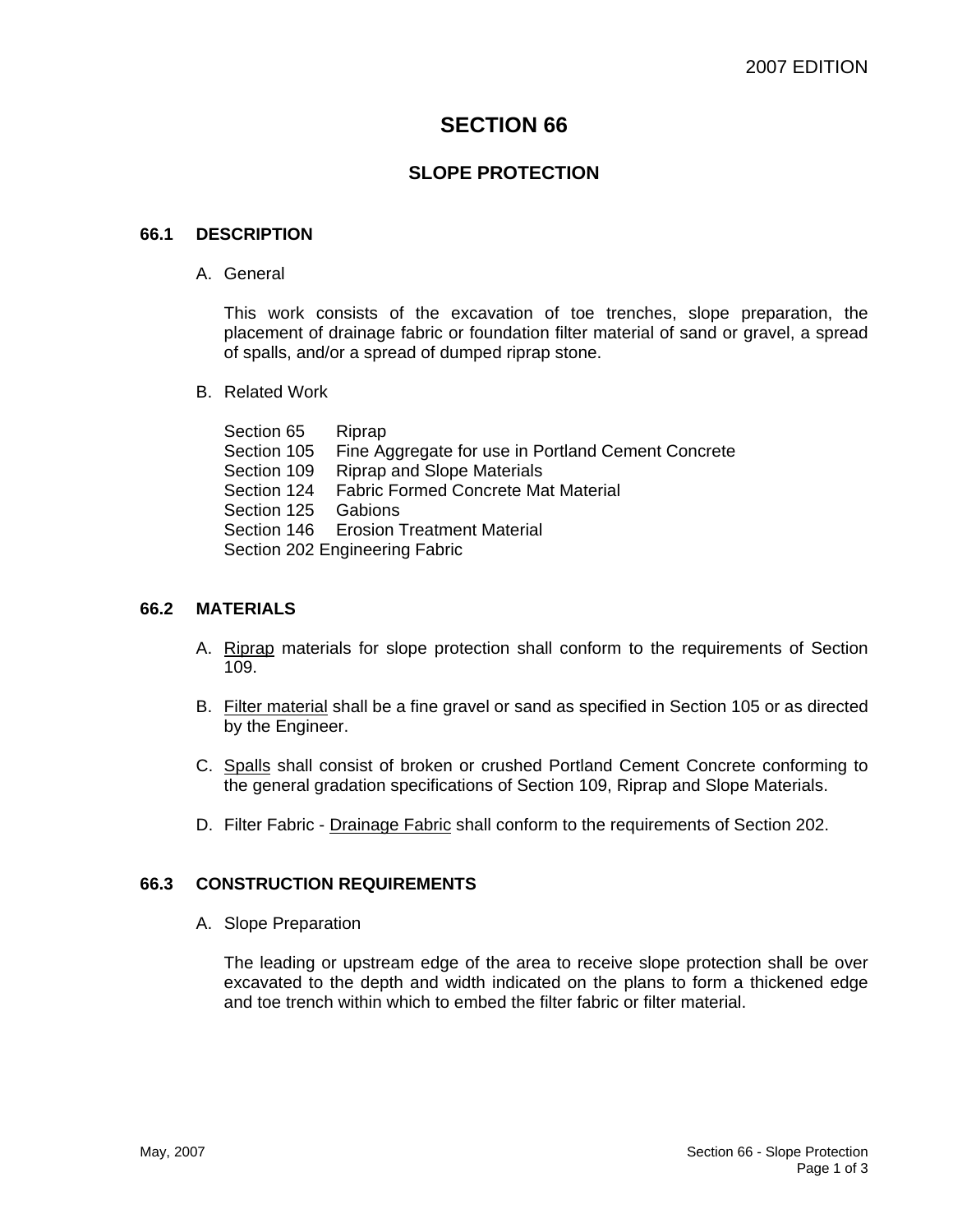Damage occurring in the toe trenches or on the slopes prior to or during the placement of the filter fabric or material, spalls and dumped riprap shall be satisfactorily repaired at the Contractor's expense. Soft or otherwise unsatisfactory areas shall be remedied in advance of placement of any filter fabric or material. Repair work shall be performed by the Contractor at his expense. The excavated material obtained from shaping the slopes and preparing toe trenches shall be suitably disposed of by the Contractor.

B. Placement of the Filter Material

The filter material shall be uniformly spread in the toe trench and on the fill slopes in one (1) layer without segregation. Compaction is not required. The spread of filter material shall present a uniform surface free of mounds, ridges and windrows.

C. Placement of Spalls

Spalls shall be dumped and spread upon the filter material to obtain the best possible graded mass and uniform thickness. Hand and rake methods may be used.

D. Placement of Dumped Riprap

The placement of riprap shall be in accordance with Section 65.

E. Placement of Drainage Fabric

Drainage fabric shall be placed on a prepared surface under the area to receive riprap or gabions, where indicated on the plans. The fabric shall be laid smooth with the Manufacture's recommended overlap width in strips laid perpendicular to the direction of flow. The overlapping layer shall be laid to the upstream side.

#### **6.4 METHOD OF MEASUREMENT**

- A. The filter material will be measured to the nearest one-tenth (0.1) ton.
- B. Spalls will be measured to the nearest one-tenth (0.1) ton or one-tenth (0.1) cubic yard.
- C. The dumped riprap stone will be measured to the nearest one-tenth (0.1) ton or onetenth (0.1) cubic yard.
- D. Drainage fabric will be measured to the nearest one-tenth (0.1) square yard, in place with no addition for overlap.